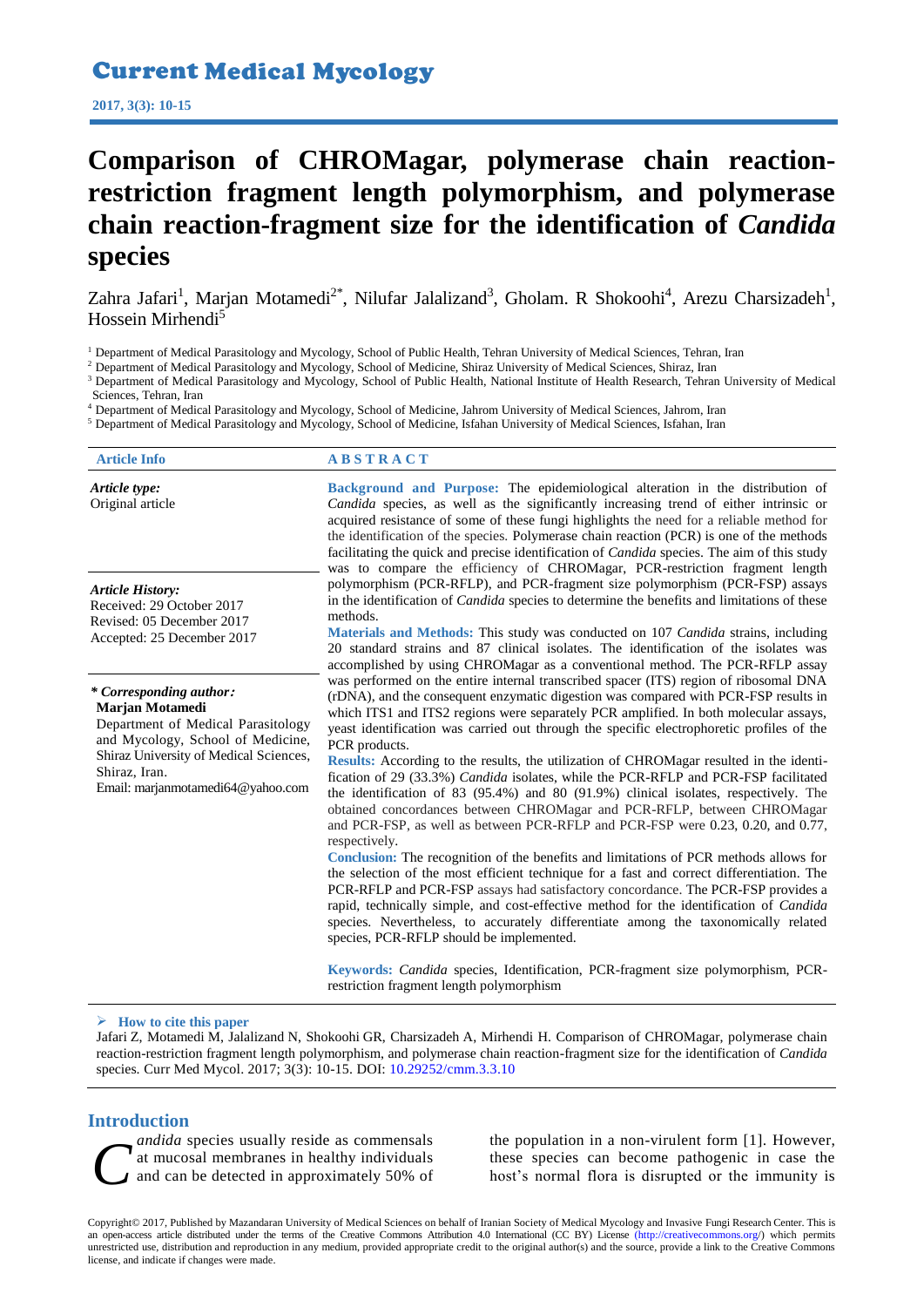impaired. Among the human pathogenic fungi, genus *Candida* has a dominant role in afflicting the hospitalized patients with systemic life-threatening infections [2]. *Candida* species has been the fourth most common microorganisms causing nosocomial blood stream infection in hospitalized patients [3]. This genus includes at least 30 species of medical importance that are involved in human candidiasis [4].

During the past several decades, the incidence of infections caused by genus *Candida* has substantially increased due to the expansion of immunosuppressive situations. Moreover, those species once thought to be non-pathogenic are currently considered as opportunistic pathogens [5, 6]. The current changes in the epidemiology of candidiasis highlight a shift in the prevalence of *Candida* species so that a reduced proportion of *C. albicans* and an increase in non*albicans Candida* species Can be seen [7]. Based on a recent review, while in the 1980s, *C. albicans* accounted for more than 80% of all *Candida* isolates recovered from nosocomial yeast infection [8], currently, *C. albicans* constitutes less than 50% of all *Candida* blood isolates [9].

Considering the variation of *Candida* species in susceptibility to antifungal agents, the rapid and accurate identification of the species may assist in finding an appropriate therapy for candidiasis [10]. On the other hand, there is a need for recognizing the main source of the infections and determine whether it is endogenous or acquired exogenously from other patients or even health care workers [11, 12]. Therefore, the precise identification of the strains at species and sub-species levels is highly demanded to perform epidemiological investigations and control the outbreaks.

There are many assays targeted toward the identification of *Candida* species, which could be divided into two phenotypic and genotypic groups. Phenotypic assays, such as yeast colony morphologies on malt extract agar or chromogenic culture media, sugar absorption and fermentation tests, and commercial kits (e.g., API), can be time-consuming. Furthermore, the reliance of these techniques on the variable expression of phenotypic characteristics can lead to inconsistent results.

In contrast, genotypic assays that are mostly DNAbased approaches are more accurate and less vulnerable to variations due to growth condition and phenotypic switching. Among the various molecular techniques, the best known methods include specific primers in polymerase chain reaction (PCR) and multiplex PCR [13], specific probes for each species [14], PCR-restriction fragments length polymorphism (PCR-RFLP) [15], sequencing of specific regions of genome [16], real-time PCR [17], and PCR-fragment size polymorphism (PCR-FSP) [18].

There are several studies confirming PCR-RFLP [19-21] and PCR-FSP [18, 22] assays as simple, rapid, inexpensive, and highly valuable tools, which can be

used to differentiate the *Candida* species. Therefore, in this present study, we aimed to compare the efficiency of these PCR assays and CHROMagar assay as a conventional method in terms of performance, accuracy, speed, and cost.

# **Materials and Methods**

This study was conducted on a total of 107 *Candida* strains, including 20 standard strains and 87 clinical isolates. The standard strains were supplied by Teikyo University Institute of Medical Mycology (TIMM), Tokyo, Japan. These strains included *C. albicans* (TIMM 1768), *C. krusei* (TIMM 3404), *C. kefyr* (TIMM 0300), *C. tropicalis* (TIMM 0313), *C. guilliermondii* (TIMM 3400), *C. lusitaniae* (TIMM 1439), and *C. rugosa* (TIMM 3411). The clinical strains used in the study were part of a large collection already isolated from various clinical specimens obtained from different hospitals in Tehran, Iran [23].

The isolates were subcultured on Sabouraud Dextros agar (Difco, Detroit, MI, USA) containing Chloramphenicol (Merck, Germany) and incubated for 2 days at 30°C to obtain *Candida* colony. For the identification of *Candida* strains by means of CHROMagar, each isolate was subcultured on a CHROMagar *Candida* (CHROMagar, Paris, France) plate and incubated at 35°C for 48 h. *Candida* species were identified based on the colony color according to the manufacturer's instructions. For DNA extraction, the genomic DNA of each yeast was extracted by boiling assay. Briefly, a single colony was re-suspended in 50 μL sterile water, heated for 10 min at 95°C, and centrifuged for 3 min at 2000 g. The obtained supernatant was preserved at -20°C until use.

In order to identify the *Candida* species by PCR-RFLP, the primers ITS1 (5'-TCC GTA GGT GAA CCT GCG G-3') and ITS4 (5'-TCC TCC GCT TAT TGA TAT GC-3') were used to amplify contiguous ITS1-5.8SrDNA-ITS2 region of the rDNA genes in the PCR reaction, followed by digestion by the restriction enzyme *MSP*1 as described before [23]. Furthermore, for species identification by PCR-FSP, the ITS1 and ITS2 regions were simultaneously PCR-amplified in separate reaction tubes with the ITS1-ITS2 (5'- GCTGCGTTCTTCATCGATGC-3') and ITS3-ITS4 (5' GCATCGATGAAGAACGCAGC- 3') primer sets, respectively, as already described [18].

Subsequently, 3 μL of the PCR-RFLP products and each PCR-FSP amplicons were separated on 2% agarose gel electrophoresis in TBE buffer (Tris 90mM, Boric acid 90mM, EDTA 2mM) for about 2.5 h at 80 V. Species identification was based on the unique pattern of each species. The created bands were detected by staining with 0.5 μg/mL of ethidium bromide, and then photographed. *Candida* species were identified by the two PCR methods according to the expected band size obtained from in silico sequencing analysis (Table 1).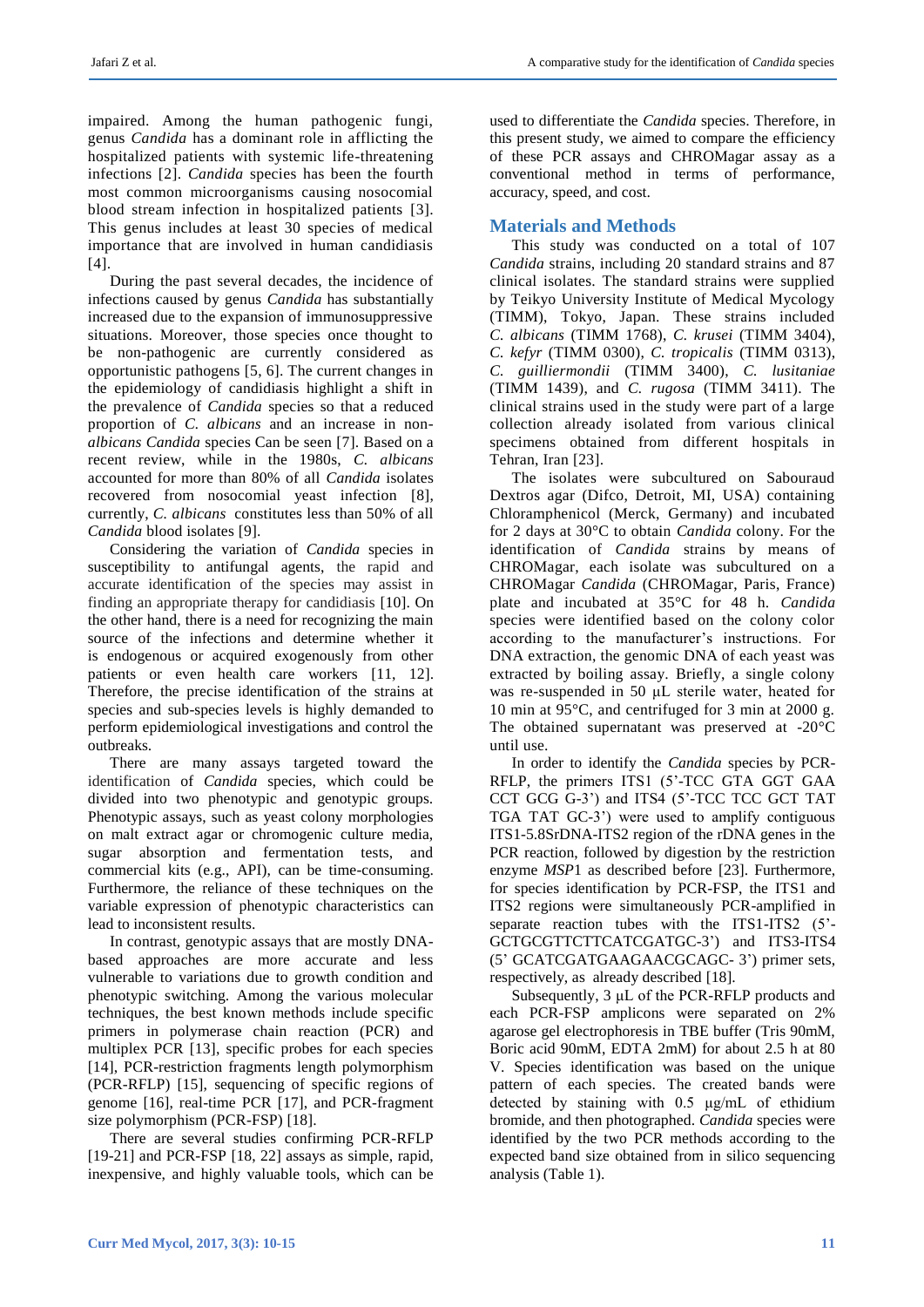**Table 1.** Size of ITS region before and after endonuclease digestion with *MspI* as well as ITS1 and ITS2 fragments for common and rare pathogenic *Candida* species

|                        |                      |                                                             | <b>Length of ITS1 and ITS2 fragments</b> |                  |
|------------------------|----------------------|-------------------------------------------------------------|------------------------------------------|------------------|
| <b>Candida species</b> | <b>Length of ITS</b> | Fragments' length after enzymatic digestion ( <i>MSP</i> 1) | <b>ITS1</b>                              | ITS <sub>2</sub> |
| Candida albicans       | 537                  | 239, 298                                                    | 214                                      | 340              |
| Candida parapsilosis   | 530                  | 530                                                         | 225                                      | 309              |
| Candida glabrata       | 881                  | 320, 561                                                    | 475                                      | 413              |
| Candida rugosa         | 399                  | 121, 278                                                    | 141                                      | 270              |
| Candida guilliermondii | 607                  | 82, 155, 370                                                | 243                                      | 374              |
| Candida kefyr          | 720                  | 720                                                         | 305                                      | 427              |
| Candida lusitaniae     | 382                  | 118, 264                                                    | 145                                      | 251              |
| Candida famata         | 639                  | 639                                                         | $\overline{\phantom{a}}$                 | -                |
| Candida tropicalis     | 526                  | 186, 340                                                    | 214                                      | 327              |
| Candida krusei         | 510                  | 250, 260                                                    | 181                                      | 344              |

**Table 2.** Comparison of agreement between the assays

| Test                         | Group 1         | Group 2         |
|------------------------------|-----------------|-----------------|
| CHROMagar and PCR-RFLP       | $k = 0.89$      | $\kappa = 0.23$ |
| <b>CHROMagar and PCR-FSP</b> | $\kappa = 0.87$ | $\kappa = 0.20$ |
| PCR-RFLP and PCR-FSP         | $k = 0.97$      | $\kappa = 0.77$ |

Group 1: species identified by the three assays, Group 2: species identified by the two molecular assays.

#### *Statistical analysis*

In order to measure the agreement between the assays, the samples were classified into two groups (Table 2). One group was comprised of the species that could be identified by both genotypic and phenotypic approaches, and the other group contained the species identified only by the molecular assays. The agreement was analyzed using the Cohen's kappa (k) coefficient. Data analysis was performed in SPSS, version 16.0.

#### **Results**

The standard strains, including a vast variety of yeast species, were subjected to species identification using CHROMagar, PCR-RFLP, and PCR-FSP assays. Although there was no disagreement among the assays regarding the identification capability, CHROMagar was unable to identify many species. The frequency rates of identification of the 87 clinical samples by the three investigated assays are presented in Table 3. When it was not possible to determine the species of a strain, the result was classified as *Candida* species.

According to the results, CHROMagar could identify 29 (33.3%) *Candida* isolates, while PCR-RFLP and PCR-FSP identified 83 (95.4%) and 80 (91.9%) isolates, respectively. The PCR-RFLP was able to identify the most diverse species (10 species), followed by PCR-FSP and CHROMagar (9 and 3 species, respectively). Figure 1 demonstrates an example of the variation of *Candida* species identified by PCR-RFLP after digestion by the *MSP1* enzyme. The agarose gel electrophoresis of mixed ITS1 and ITS2 PCR amplicons in PCR-FSP is illustrated in Figure 2.

The comparison of the agreement between the assays is described in Table 2. Considering the species types in Group 1, namely *C. albicans*, *C. tropicali*s, *C. krusei,* and *Candida* species, the agreement values between CHROMagar and PCR-RFLP, CHROMagar and PCR-FSP, and PCR-RFLP and PCR-FSP were 0.89, 0.87, and 0.97, respectively. Therefore, all assays had a satisfactory concordance. In Group 2, which included all species identified by the two molecular assays, there were slight  $(\kappa=0.23)$ , considerable  $(\kappa=0.20)$ , and substantial  $(\kappa=0.77)$  concordances between CHROMagar and PCR-RFLP, between CHROMagar and PCR-FSP, as well as between PCR-RFLP and PCR-FSP, respectively.

The minimum time needed for the identification of 10 samples of yeast species in our study included approximately 2 days for CHROMagar, 8 h for PCR-RFLP, and 6 h for PCR-FSP.

| <b>Table 3.</b> Identification of clinical <i>Candida</i> isolates by CHROMagar, PCR-RFLP, and PCR-FSP assays |                  |                 |                |  |
|---------------------------------------------------------------------------------------------------------------|------------------|-----------------|----------------|--|
| <b>Species</b>                                                                                                | <b>CHROMagar</b> | <b>PCR-RFLP</b> | <b>PCR-FSP</b> |  |
| Candida albicans                                                                                              | 24 (27.6%)       | 22(25.3%)       | 22(25.3%)      |  |
| Candida parapsilosis                                                                                          | ۰                | $15(17.2\%)$    | $15(17.2\%)$   |  |
| Candida glabrata                                                                                              |                  | 15 (17.2%)      | $16(18.4\%)$   |  |
| Candida rugosa                                                                                                |                  | $14(16.1\%)$    | $8(9.2\%)$     |  |
| Candida guilliermondii                                                                                        | ۰                | 5(5.7%)         | 5(5.7%)        |  |
| Candida kefyr                                                                                                 | ۰                | $4(4.6\%)$      | $2(2.3\%)$     |  |
| Candida lusitaniae                                                                                            |                  | $3(3.4\%)$      | $1(1.1\%)$     |  |
| Candida famata                                                                                                |                  | $1(1.1\%)$      |                |  |
| Candida tropicalis                                                                                            | $4(4.6\%)$       | $2(2.3\%)$      | $2(2.3\%)$     |  |
| Candida krusei                                                                                                | $1(1.1\%)$       | $1(1.1\%)$      | $2(2.3\%)$     |  |
| Candida rugosa or lusitaniae                                                                                  |                  | $1(1.1\%)$      | $7(8.0\%)$     |  |
| Candida spp.                                                                                                  | 58 (66.7%)       | $4(4.6\%)$      | $7(8.0\%)$     |  |
| Total                                                                                                         | 87 (100%)        | 87 (100%)       | 87 (100%)      |  |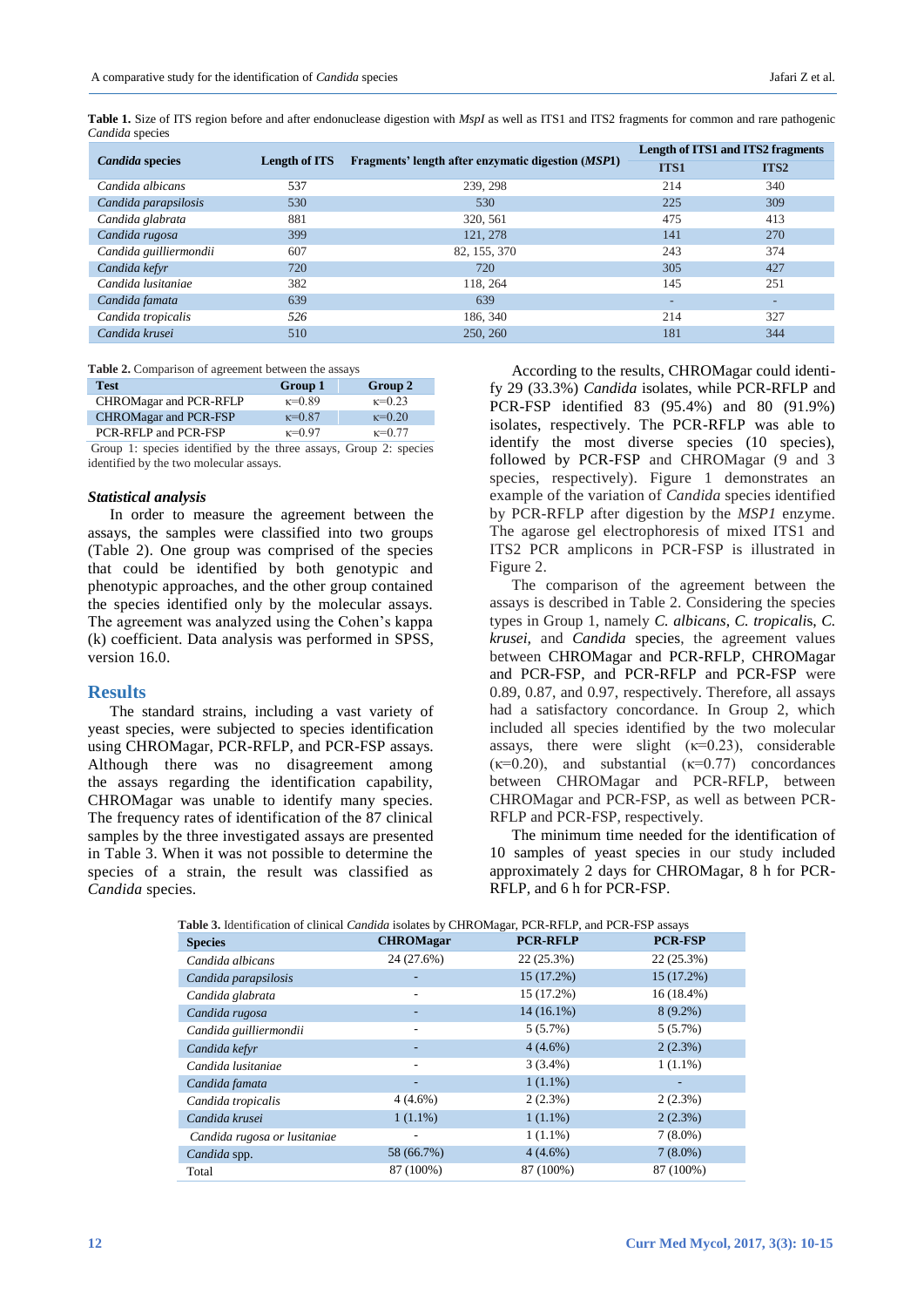

**Figure 1.** Restriction digestion by the *Msp1* enzyme of PCR products of some *Candida* strains in PCR- RFLP; lanes 1 and 17 are 100 bp DNA markers, lanes 2-16 are *C. glabrata*, *C. parapsilosis*, *C. albicans*, *C. lusitaniae*, *C. famata*, *C. lusitaniae*, *C. glabrata*, *C. guilliermondii*, *C. rugosa*, *C. lusitaniae*, *C. lusitaniae*, *C. lusitaniae*, *C. famata*, *C. albicans*, and *C. rugose*, respectively.

**Figure 2.** Agarose gel electrophoresis of mixed ITS1 and ITS2 PCR products of some *Candida* strains in PCR-FSP; lanes 1-10 are *C. rugosa*, *C. rugosa*, *C. guilliermondii*, *C. lusitaniae*, *C. albicans*, C*. rugosa*, *C. rugosa*, *C. rugosa*, *C. albicans*, and *C. guilliermondii* respectively, lane 11 is negative control, and lane 12 is 100 bp DNA size marker.

# **Discussion**

The rapid and accurate identification of the clinical isolates of *Candida* species can affect the mortality rate, cost of treatment, and hospitalization duration for the invasive infections. In this study, the chromogenic medium CHROMagar*,* PCR-RFLP, and PCR-FSP were compared regarding their performance, accuracy, speed, and cost in identifying the *Candida* species.

We found that although CHROMagar is a straightforward assay, it was unable to recognize more than three species. Accordingly, this method could only identify 33.3% of all the isolates at the species level, while 4.6% and 8.0% of the samples tested by PCR-RFLP and PCR-FSP, respectively, were not identified. Accordingly, there are several similar studies reporting an inconsistency between the results of molecular and phenotypic assays [24, 25].

The chromogenic medium CHROMagar has been provided for both isolation and identification of *Candida* species*,* based on the pigmentation of the colonies with different colors, which is due to different enzyme activities in *Candida* species. This technique has the advantage of being inexpensive and less difficult in comparison with other conventional assays, such as API systems and Vitek 2 ID system. However, this method is time-consuming in comparison to molecular assays, such as PCR-RFLP and PCR-FSP. This medium is able to detect the presence of mixed cultures by giving different colored colonies on a plate at the same time. However, as CHROMagar is designed only for the differentiation of three species (i.e., *C. albicans* [green], *C. tropicalis* [metallic blue with a pink halo], and *C. krusei* [pink with velvety appearance]), it fails to clearly identify other species [26]. Such misclassification of species was also reported in the studies carried out by Estrada et al. and Souza et al. [27, 28].

The ability of molecular biology assays to detect fungal pathogens is more reliable than that of the traditional phenotyping assays. The analysis of concordance between PCR-RFLP and PCR-FSP in this study revealed almost a substantial concordance between the two assays (kappa=0.77). In PCR-RFLP assay, considering the size of the fragments obtained from the restriction digestion of the PCR products by an enzyme, the common and also some uncommon or rare pathogenic *Candida* were differentiated.

The PCR-FSP is also a DNA-based assay for the identification of uncommon pathogenic *Candida* species as well as the common ones by differing in size across one or both ITS1 and ITS2 regions. Nonetheless, the ability of this method to differentiate between taxonomically related speciesis under dispute because it cannot provide sufficient discriminatory power for these species. As mentioned before [18], this approach could not easily distinguish between *C. albicans* and *C. tropicalis*, which are the common causes of candidiasis.

Moreover, the storage and transfer of the enzyme needed for RFLP could be more expensive. However, PCR-FSP has been demonstrated to be an easy to handle procedure.

On the other hand, the interpretation of the results in PCR-RFLP are fast, easy, and clear, whereas in PCR-FSP assay, it is rather complicated and timeconsuming and requires standard conditions for electrophoresis, including having a good marker size and multiple reference controls. In PCR-RFLP, the digestion of the PCR products with restriction enzymes increases the time required to identify *Candida* species, while PCR-FSP does not need post-PCR procedures, such as sequencing, enzymatic digestion, or application of probe. This feature in PCR-FSP would give the clinicians valuable time to decide on the treatment of candidiasis before the antifungal sensitivity reports are available.

While PCR-RFLP requires an enzyme, which may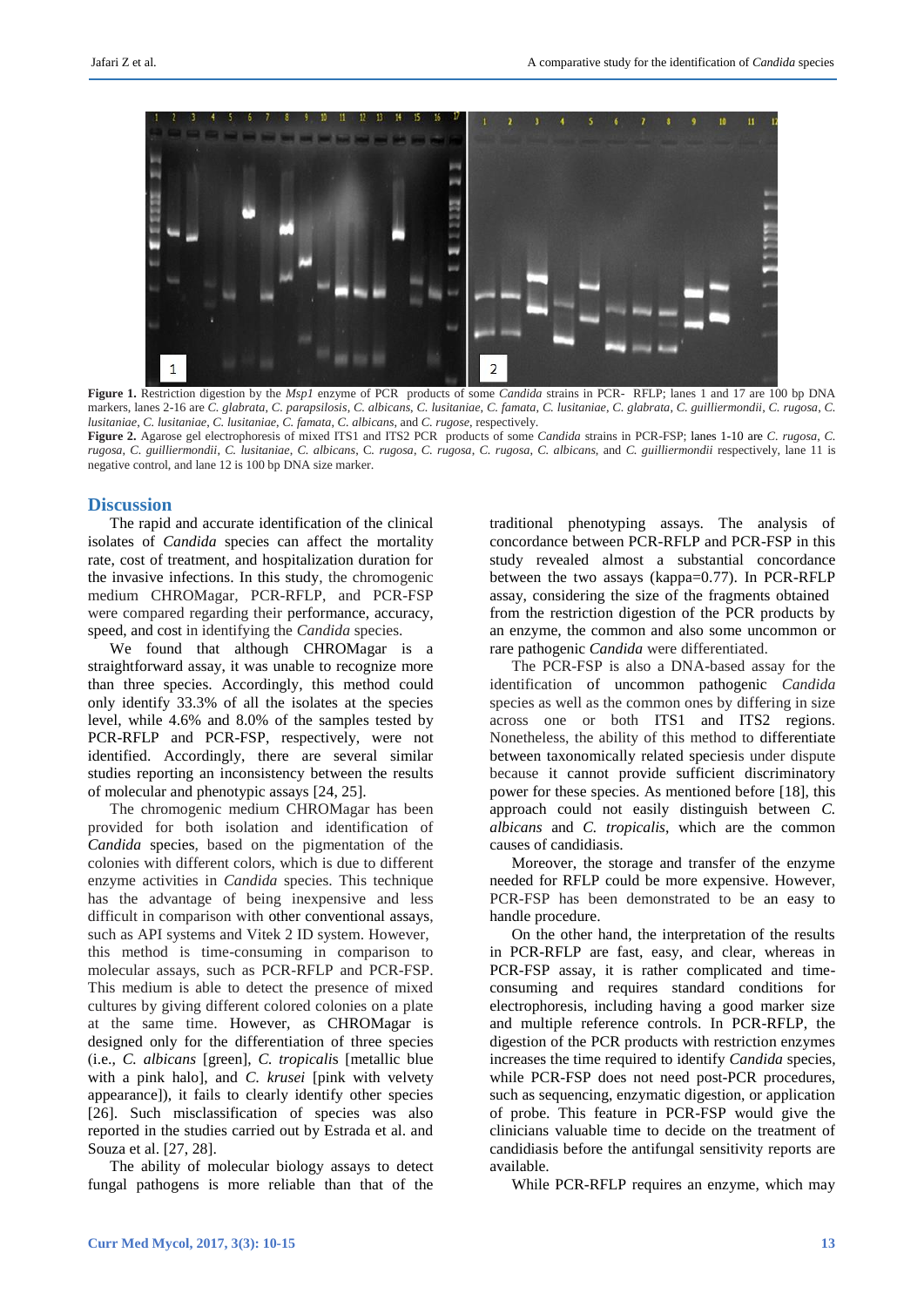be expensive, PCR-FSP is a cost-effective molecular assay, which requires only basic usual equipment used for PCR and electrophoresis.

Nonetheless, if you need to identify new species by these two PCR methods, adding data to cover its identifications is almost easy in both methods.

# **Conclusion**

We have described the benefits and limitations of three assays for the identification of *Candida* species. It was concluded that CHROMagar is an excellent assay for the identification of *C. albicans*; nonetheless, additional tests are required for non-*albicans* species other than *C. tropicalis* and *C. krusei*. The PCR assays are more efficient in the identification of other *Candida* species than the CHROMagar; however, the use of each PCR assay has its own advantages and disadvantages.

Species identification through PCR-FSP is a rapid, technically simple, and cheap procedure as compared to the time-consuming, technically demanding, and expensive PCR-RFLP. The PCR-FSP can be reliably used for the identification of common and also some uncommon species. Nevertheless, the identification of taxonomically related species requires the implementation of PCR-RFLP.

## **Acknowledgments**

This study was derived from a thesis submitted by Zahra Jafari in fulfillment of the requirements for the degree of Master of Science, supported by a grant from Tehran University of Medical Sciences, Tehran, Iran.

# **Author's contribution**

H. M. designed and managed the study. Z. J, N. J, GHR. SH. and A. CH. set up and performed the tests. M. M. wrote the draft and edited the final manuscript.

## **Conflicts of interest**

No potential conflicts of interest are declared by the authors. The authors alone are responsible for the content and writing of the paper.

## **Financial disclosure**

The authors received no external funding for this study.

#### **References**

- 1. Naglik JR, Challacombe SJ, Hube B. *Candida albicans* secreted aspartyl proteinases in virulence and pathogenesis. Microbiol Mol Biol Rev. 2003; 67(3): 400-28.
- 2. Jarvis WR. Epidemiology of nosocomial fungal infections, with emphasis on *Candida* species. Clin Infect Dis. 1995; 20(6):1526-30.
- 3. Hajjeh RA, Sofair AN, Harrison LH, Lyon GM, Arthington-Skaggs BA, Mirza SA, et al. Incidence of bloodstream infections due to *Candida* species and in vitro susceptibilities of isolates collected from 1998 to 2000 in a population-based active surveillance program. J Clin Microbiol. 2004; 42(4):1519-27.
- 4. Ostrosky-Zeichner L, Pappas PG. Invasive candidiasis in the intensive care unit. Crit Care Med. 2006; 34(3): 857-63.
- 5. Aikawa NE, Rosa DT, Del Negro GM, Moraes JC, Ribeiro AC, Saad CG, et al. Systemic and localized infection by *Candida* species in patients with rheumatic diseases receiving anti-TNF therapy. Rev Bras Reumatol. 2015; 15:96.
- 6. Chow JK, Golan Y, Ruthazer R, Karchmer AW, Carmeli Y, Lichtenberg D, et al. Factors associated with candidemia caused by non-*albicans Candida* species versus *Candida albicans* in the intensive care unit. Clin Infect Dis. 2008; 46(8):1206-13.
- 7. Lewis RE. Overview of the changing epidemiology of candidemia. Curr Med Res Opin. 2009; 25(7):1732-40.
- 8. Beck-Sague C, Jarvis WR. Secular trends in the epidemiology of nosocomial fungal infections in the United States, 1980-1990. National Nosocomial Infections Surveillance System. J Infect Dis. 1993; 167(5):1247-51.
- 9. Rangel-Frausto MS, Wiblin T, Blumberg HM, Saiman L, Patterson J, Rinaldi M, et al. National epidemiology of mycoses survey (NEMIS): variations in rates of bloodstream infections due to *Candida* species in seven surgical intensive care units and six neonatal intensive care units. Clin Infect Dis. 1999; 29(2):253-8.
- 10. Pfaller MA, Diekema DJ, Jones RN, Messer SA, Hollis RJ, SENTRY Participants Group. Trends in antifungal susceptibility of *Candida* spp. isolated from pediatric and adult patients with bloodstream infections: SENTRY Antimicrobial Surveillance Program, 1997 to 2000. J Clin Microbiol. 2002; 40(3):852-6.
- 11. Asmundsdottir LR, Erlendsdottir H, Haraldsson G, Guo H, Xu J, Gottfredsson M. Molecular epidemiology of *candidemia*: evidence of clusters of smoldering nosocomial infections. Clin Infect Dis. 2008; 47(2): e17-24.
- 12. Neu N, Malik M, Lunding A, Whittier S, Alba L, Kubin C, et al. Epidemiology of *candidemia* at a children's hospital, 2002 to 2006. Pediatr Infect Dis J. 2009; 28(9):806-9.
- 13. Liguori G, Di Onofrio V, GallA F, Lucariello A, Albano L, Catania M, et al. *Candida albicans* identification: comparison among nine phenotypic systems and a multiplex PCR. J Prev Med Hyg. 2010; 51(3):121-2.
- 14. Elie CM, Lott TJ, Reiss E, Morrison CJ. Rapid identification of *Candida* species with species-specific DNA probes. J Clin Microbiol. 1998; 36(11):3260-5.
- 15. Mohammadi R, Badiee P, Badali H, Abastabar M, Safa AH, Hadipour M, et al. Use of restriction fragment length polymorphism to identify *Candida* species, related to onychomycosis. Adv Biomed Res. 2015; 4:95.
- 16. Fathi N, Mohammadi R, Tabatabaiefar MA, Ghahri M, Sadrossadati SZ. Sequence-identification of *Candida* species isolated from candidemia. Adv Biomed Res. 2016; 5:150.
- 17. Zhang J, Hung GC, Nagamine K, Li B, Tsai S, Lo SC. Development of *Candida*-specific Real-Time PCR assays for the detection and identification of eight medically important *Candida* species. Microbiol Insights. 2016; 9:21-8.
- 18. Khodadadi H, Karimi L, Jalalizand N, Adin H, Mirhendi H. Utilization of size polymorphism in ITS1 and ITS2 regions for identification of pathogenic yeast species. J Med Microbiol. 2017; 66(2):126-33.
- 19. Mirhendi H, Makimura K, Khoramizadeh M, Yamaguchi